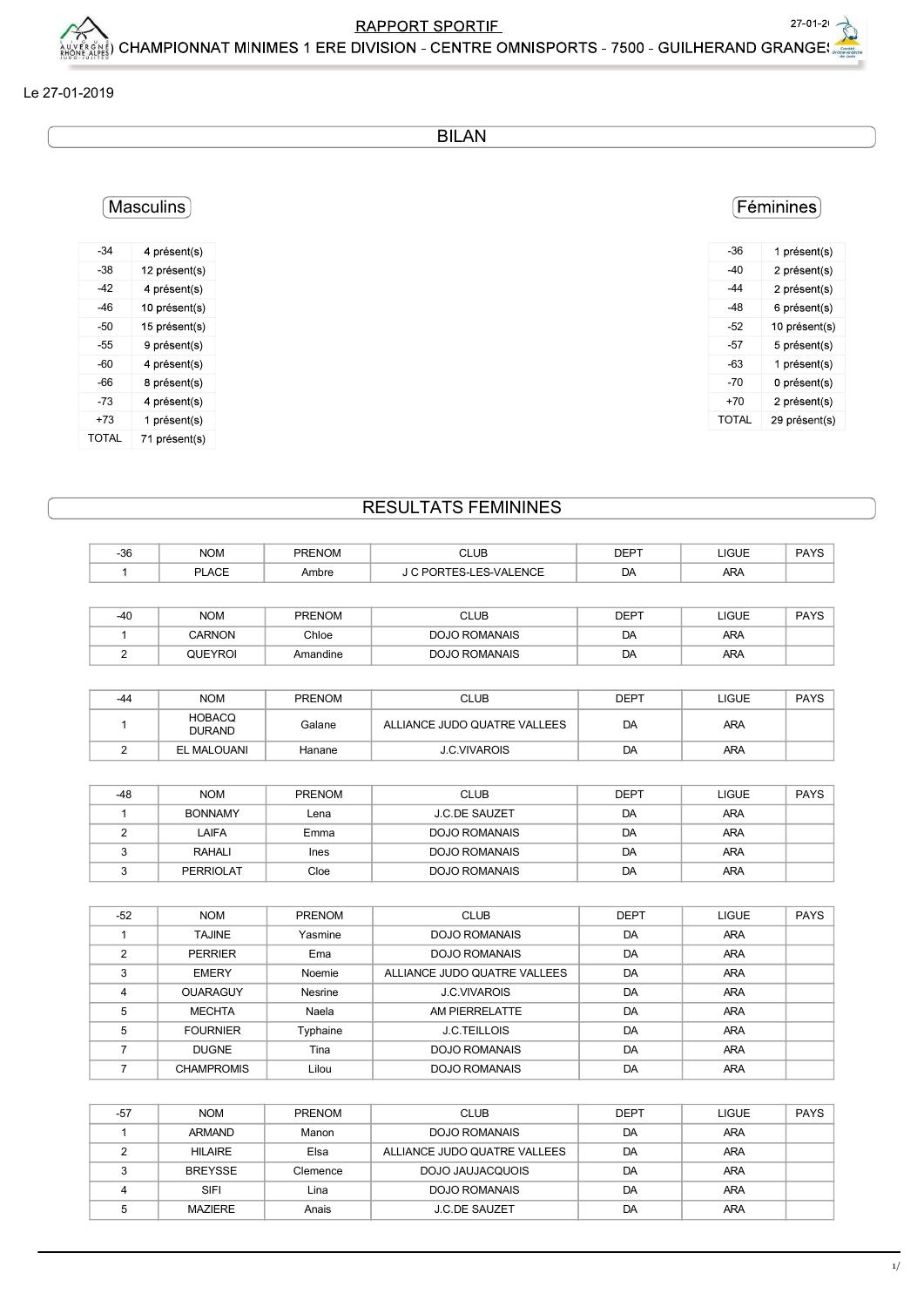

|                |                          |               | RAPPORT SPORTIE_<br>اِچْرَانَ AMPIONNAT MINIMES 1 ERE DIVISION - CENTRE OMNISPORTS - 7500 - GUILHERAND GRANGE بِيَّبْهِمْ |             |              | $27 - 01 - 2$ |
|----------------|--------------------------|---------------|---------------------------------------------------------------------------------------------------------------------------|-------------|--------------|---------------|
|                |                          |               |                                                                                                                           |             |              |               |
|                |                          |               |                                                                                                                           |             |              |               |
| -63            | <b>NOM</b>               | <b>PRENOM</b> | <b>CLUB</b>                                                                                                               | <b>DEPT</b> | <b>LIGUE</b> | PAYS          |
| $\mathbf{1}$   | <b>GAILLARD</b>          | Charlotte     | JUDO CLUB ST MARCELLOIS                                                                                                   | DA          | ARA          |               |
|                |                          |               |                                                                                                                           |             |              |               |
| $-70$          | <b>NOM</b>               | PRENOM        | <b>CLUB</b>                                                                                                               | <b>DEPT</b> | <b>LIGUE</b> | PAYS          |
|                |                          |               |                                                                                                                           |             |              |               |
| $+70$          | <b>NOM</b>               | <b>PRENOM</b> | <b>CLUB</b>                                                                                                               | <b>DEPT</b> | <b>LIGUE</b> | PAYS          |
| $\mathbf{1}$   | <b>BOILLON</b>           | Zoe           | J.C.D AUBENAS                                                                                                             | DA          | ARA          |               |
| $\overline{2}$ | <b>CHERIFI</b>           | Sephora       | JC BOURG LES VALENCE                                                                                                      | DA          | ARA          |               |
|                |                          |               |                                                                                                                           |             |              |               |
|                |                          |               | <b>RESULTATS MASCULINS</b>                                                                                                |             |              |               |
|                |                          |               |                                                                                                                           |             |              |               |
| $-34$          | <b>NOM</b>               | <b>PRENOM</b> | <b>CLUB</b>                                                                                                               | <b>DEPT</b> | LIGUE        | PAYS          |
| $\mathbf{1}$   | <b>GRIRANE</b>           | Ismael        | <b>DOJO ROMANAIS</b>                                                                                                      | DA          | ARA          |               |
| $\overline{2}$ | <b>BARBOSA</b>           | Diego         | ALLIANCE JUDO QUATRE VALLEES                                                                                              | DA          | ARA          |               |
| 3              | <b>ROCH</b>              | Sebastien     | ALLIANCE JUDO QUATRE VALLEES                                                                                              | DA          | ARA          |               |
| $\overline{4}$ | <b>FAURE</b>             | Leandre       | <b>DOJO ROMANAIS</b>                                                                                                      | DA          | ARA          |               |
|                | <b>MAISONNEUVE</b>       |               |                                                                                                                           |             |              |               |
|                |                          |               |                                                                                                                           |             |              |               |
| $-38$          | <b>NOM</b>               | PRENOM        | <b>CLUB</b>                                                                                                               | <b>DEPT</b> | LIGUE        | PAYS          |
| $\mathbf{1}$   | FORNARELLI--LE<br>SOMMER | Timeo         | <b>DOJO ROMANAIS</b>                                                                                                      | DA          | ARA          |               |
| $\overline{2}$ | ERB                      | Alexandre     | J.C.TEILLOIS                                                                                                              | DA          | ARA          |               |
| $\mathbf{3}$   | <b>JACQUES</b>           | Arthur        | <b>DOJO ROMANAIS</b>                                                                                                      | DA          | ARA          |               |
|                | FRAGNOL                  | Leo           | <b>DOJO ROMANAIS</b>                                                                                                      | DA          | ARA          |               |
| 3 <sup>1</sup> |                          |               |                                                                                                                           |             |              |               |

### RESULTATS MASCULINS

| -34 | <b>NOM</b>                         | <b>PRENOM</b> | <b>CLUB</b>                  | <b>DEPT</b> | LIGUE      | <b>PAYS</b> |
|-----|------------------------------------|---------------|------------------------------|-------------|------------|-------------|
|     | <b>GRIRANE</b>                     | Ismael        | <b>DOJO ROMANAIS</b>         | DA          | <b>ARA</b> |             |
|     | <b>BARBOSA</b>                     | Diego         | ALLIANCE JUDO QUATRE VALLEES | DA          | <b>ARA</b> |             |
|     | <b>ROCH</b>                        | Sebastien     | ALLIANCE JUDO QUATRE VALLEES | DA          | <b>ARA</b> |             |
|     | <b>FAURE</b><br><b>MAISONNEUVE</b> | Leandre       | DOJO ROMANAIS                | DA          | <b>ARA</b> |             |

| $\mathbf{1}$    | <b>GAILLARD</b>                    | Charlotte     | JUDO CLUB ST MARCELLOIS                  | DA          | ARA          |             |
|-----------------|------------------------------------|---------------|------------------------------------------|-------------|--------------|-------------|
|                 |                                    |               |                                          |             |              |             |
| $-70$           | <b>NOM</b>                         | PRENOM        | <b>CLUB</b>                              | <b>DEPT</b> | <b>LIGUE</b> | PAYS        |
|                 |                                    |               |                                          |             |              |             |
| $+70$           | <b>NOM</b>                         | <b>PRENOM</b> | <b>CLUB</b>                              | <b>DEPT</b> | <b>LIGUE</b> | <b>PAYS</b> |
| $\mathbf{1}$    | <b>BOILLON</b>                     | Zoe           | J.C.D AUBENAS                            | DA          | ARA          |             |
| $\overline{2}$  | <b>CHERIFI</b>                     | Sephora       | JC BOURG LES VALENCE                     | DA          | <b>ARA</b>   |             |
|                 |                                    |               |                                          |             |              |             |
|                 |                                    |               |                                          |             |              |             |
|                 |                                    |               | <b>RESULTATS MASCULINS</b>               |             |              |             |
|                 |                                    |               |                                          |             |              |             |
| $-34$           | <b>NOM</b>                         | <b>PRENOM</b> | <b>CLUB</b>                              | <b>DEPT</b> | <b>LIGUE</b> | <b>PAYS</b> |
| $\mathbf{1}$    | <b>GRIRANE</b>                     | Ismael        | <b>DOJO ROMANAIS</b>                     | DA          | ARA          |             |
| $\overline{2}$  | <b>BARBOSA</b>                     | Diego         | ALLIANCE JUDO QUATRE VALLEES             | DA          | ARA          |             |
| 3               | <b>ROCH</b>                        | Sebastien     | ALLIANCE JUDO QUATRE VALLEES             | DA          | ARA          |             |
| 4               | <b>FAURE</b><br><b>MAISONNEUVE</b> | Leandre       | <b>DOJO ROMANAIS</b>                     | DA          | ARA          |             |
|                 |                                    |               |                                          |             |              |             |
| -38             | <b>NOM</b>                         | <b>PRENOM</b> | <b>CLUB</b>                              | <b>DEPT</b> | <b>LIGUE</b> | <b>PAYS</b> |
| $\mathbf{1}$    | FORNARELLI--LE<br><b>SOMMER</b>    | Timeo         | <b>DOJO ROMANAIS</b>                     | DA          | ARA          |             |
| $\overline{2}$  | ERB                                | Alexandre     | J.C.TEILLOIS                             | DA          | ARA          |             |
| 3               | <b>JACQUES</b>                     | Arthur        | <b>DOJO ROMANAIS</b>                     | DA          | ARA          |             |
| 3               | <b>FRAGNOL</b>                     | Leo           | <b>DOJO ROMANAIS</b>                     | DA          | ARA          |             |
| $5\overline{)}$ | <b>BRUN CLAIRET</b>                | Kylian        | ACADEMIE JJ GUILHERAND                   | DA          | ARA          |             |
| 6               | <b>TABCHICHE</b>                   | Amine         | <b>GRANGES</b><br>J C PORTES-LES-VALENCE | DA          | ARA          |             |
|                 |                                    |               | ACADEMIE JJ GUILHERAND                   |             |              |             |
| $7^{\circ}$     | <b>FAURE</b>                       | Gautier       | <b>GRANGES</b>                           | DA          | ARA          |             |
| $7^{\circ}$     | <b>MILLERAND</b>                   | Mateo         | AM PIERRELATTE                           | DA          | <b>ARA</b>   |             |
|                 |                                    |               |                                          |             |              |             |
| -42             | <b>NOM</b>                         | <b>PRENOM</b> | <b>CLUB</b>                              | <b>DEPT</b> | <b>LIGUE</b> | <b>PAYS</b> |
| $\mathbf{1}$    | <b>FOUBERT</b>                     | Mathis        | ALLIANCE JUDO QUATRE VALLEES             | DA          | ARA          |             |
| 2               | <b>MOULIN</b>                      | Mathias       | J.C.D AUBENAS                            | DA          | ARA          |             |
| 3               | <b>ROUBI</b>                       | Romain        | ALLIANCE JUDO QUATRE VALLEES             | DA          | ARA          |             |
| 4               | <b>FILS AIME</b>                   | Alexis        | <b>DOJO ROMANAIS</b>                     | DA          | ARA          |             |
|                 |                                    |               |                                          |             |              |             |
|                 |                                    |               |                                          |             |              |             |
| -46             | <b>NOM</b>                         | <b>PRENOM</b> | <b>CLUB</b>                              | <b>DEPT</b> | <b>LIGUE</b> | <b>PAYS</b> |
| $\mathbf{1}$    | <b>VICTOURON</b><br><b>VELLUET</b> | Matheo        | <b>DOJO ROMANAIS</b>                     | DA          | ARA          |             |
| $\overline{2}$  | <b>POLLET</b>                      | Enzo          | <b>DOJO ROMANAIS</b>                     | DA          | ARA          |             |
| $\mathbf{3}$    | <b>MICHEL</b>                      | Eloi          | ALLIANCE JUDO QUATRE VALLEES             | DA          | ARA          |             |
| 3               | ZENATI                             | Rayan         | J.C. DONZERE                             | DA          | ARA          |             |
| $\,$ 5 $\,$     | <b>GENTON</b>                      | Gabin         | RHODIA CLUB JUDO                         | DA          | ARA          |             |
| 6               | <b>DAHMANI</b>                     | Yacine        | <b>DOJO ROMANAIS</b>                     | DA          | ARA          |             |
| $\overline{7}$  | <b>DERROUICHE</b>                  | Nadim         | AM PIERRELATTE                           | DA          | ARA          |             |
| $7^{\circ}$     | <b>GRENIER</b>                     | Gabriel       | RHODIA CLUB JUDO                         | DA          | ARA          |             |

| $-42$ | <b>NOM</b>     | <b>PRENOM</b> | <b>CLUB</b>                  | <b>DEPT</b> | LIGUE      | <b>PAYS</b> |
|-------|----------------|---------------|------------------------------|-------------|------------|-------------|
|       | <b>FOUBERT</b> | Mathis        | ALLIANCE JUDO QUATRE VALLEES | DA          | ARA        |             |
|       | <b>MOULIN</b>  | Mathias       | J.C.D AUBENAS                | DA          | <b>ARA</b> |             |
|       | <b>ROUBI</b>   | Romain        | ALLIANCE JUDO QUATRE VALLEES | DA          | ARA        |             |
|       | FILS AIME      | Alexis        | DOJO ROMANAIS                | DA          | <b>ARA</b> |             |

| 2               | ERB                                | Alexandre     | J.C.TEILLOIS                             | DA          | ARA          |             |
|-----------------|------------------------------------|---------------|------------------------------------------|-------------|--------------|-------------|
| $\mathbf{3}$    | <b>JACQUES</b>                     | Arthur        | <b>DOJO ROMANAIS</b>                     | DA          | ARA          |             |
| $\mathbf{3}$    | <b>FRAGNOL</b>                     | Leo           | <b>DOJO ROMANAIS</b>                     | DA          | ARA          |             |
| $5\overline{5}$ | <b>BRUN CLAIRET</b>                | Kylian        | ACADEMIE JJ GUILHERAND<br><b>GRANGES</b> | DA          | ARA          |             |
| 6               | <b>TABCHICHE</b>                   | Amine         | J C PORTES-LES-VALENCE                   | DA          | ARA          |             |
| $\overline{7}$  | <b>FAURE</b>                       | Gautier       | ACADEMIE JJ GUILHERAND<br><b>GRANGES</b> | DA          | <b>ARA</b>   |             |
| $\overline{7}$  | <b>MILLERAND</b>                   | Mateo         | AM PIERRELATTE                           | DA          | ARA          |             |
|                 |                                    |               |                                          |             |              |             |
| -42             | <b>NOM</b>                         | <b>PRENOM</b> | <b>CLUB</b>                              | <b>DEPT</b> | LIGUE        | <b>PAYS</b> |
| $\mathbf{1}$    | <b>FOUBERT</b>                     | Mathis        | ALLIANCE JUDO QUATRE VALLEES             | DA          | ARA          |             |
| $\overline{2}$  | <b>MOULIN</b>                      | Mathias       | J.C.D AUBENAS                            | DA          | ARA          |             |
| $\mathbf{3}$    | <b>ROUBI</b>                       | Romain        | ALLIANCE JUDO QUATRE VALLEES             | DA          | <b>ARA</b>   |             |
| $\overline{4}$  | <b>FILS AIME</b>                   | Alexis        | <b>DOJO ROMANAIS</b>                     | DA          | ARA          |             |
|                 |                                    |               |                                          |             |              |             |
|                 |                                    |               |                                          |             |              |             |
| $-46$           | <b>NOM</b>                         | PRENOM        | <b>CLUB</b>                              | <b>DEPT</b> | <b>LIGUE</b> | PAYS        |
| $\mathbf{1}$    | <b>VICTOURON</b><br><b>VELLUET</b> | Matheo        | <b>DOJO ROMANAIS</b>                     | DA          | ARA          |             |
| $\overline{2}$  | <b>POLLET</b>                      | Enzo          | <b>DOJO ROMANAIS</b>                     | DA          | <b>ARA</b>   |             |
| $\mathbf{3}$    | <b>MICHEL</b>                      | Eloi          | ALLIANCE JUDO QUATRE VALLEES             | DA          | <b>ARA</b>   |             |
| $\mathbf{3}$    | ZENATI                             | Rayan         | J.C. DONZERE                             | DA          | ARA          |             |
| $5\overline{)}$ | <b>GENTON</b>                      | Gabin         | RHODIA CLUB JUDO                         | DA          | <b>ARA</b>   |             |
| 6               | <b>DAHMANI</b>                     | Yacine        | <b>DOJO ROMANAIS</b>                     | DA          | ARA          |             |
| $\overline{7}$  | <b>DERROUICHE</b>                  | Nadim         | AM PIERRELATTE                           | DA          | ARA          |             |
| $\overline{7}$  | <b>GRENIER</b>                     | Gabriel       | RHODIA CLUB JUDO                         | DA          | <b>ARA</b>   |             |
|                 |                                    |               |                                          |             |              |             |
| $-50$           | <b>NOM</b>                         | <b>PRENOM</b> | <b>CLUB</b>                              | <b>DEPT</b> | <b>LIGUE</b> | <b>PAYS</b> |
| $\mathbf{1}$    | SALHI                              | <b>Ilies</b>  | AM PIERRELATTE                           | DA          | ARA          |             |
| 2               | <b>VERPILLAT</b>                   | Matteo        | J.C.D AUBENAS                            | DA          | ARA          |             |
| $\mathbf{3}$    | <b>FERROUX</b>                     | Tom           | J.C. DONZERE                             | DA          | ARA          |             |
| $\mathbf{3}$    | <b>GRIOT</b>                       | Andy          | <b>DOJO ROMANAIS</b>                     | DA          | <b>ARA</b>   |             |
| 5               | <b>TIZOT</b>                       | Milo          | J.C. DONZERE                             | DA          | ARA          |             |
| 6               | <b>SCIVOLI</b>                     | Matteo        | <b>JUDO CLUB LORIOL</b>                  | DA          | ARA          |             |
| $\overline{7}$  | EL OUANSAIDI                       | Ilyass        | AM PIERRELATTE                           | DA          | ARA          |             |
|                 | <b>BRAULT</b>                      | Antonin       | <b>DOJO ROMANAIS</b>                     | DA          | ARA          |             |
|                 |                                    |               |                                          |             |              |             |

| $-50$          | <b>NOM</b>       | PRENOM       | <b>CLUB</b>             | <b>DEPT</b> | <b>LIGUE</b> | <b>PAYS</b> |
|----------------|------------------|--------------|-------------------------|-------------|--------------|-------------|
|                | <b>SALHI</b>     | <b>Ilies</b> | AM PIERRELATTE          | DA          | <b>ARA</b>   |             |
| $\mathfrak{p}$ | <b>VERPILLAT</b> | Matteo       | <b>J.C.D AUBENAS</b>    | DA          | <b>ARA</b>   |             |
| 3              | <b>FERROUX</b>   | Tom          | J.C. DONZERE            | DA          | <b>ARA</b>   |             |
| 3              | <b>GRIOT</b>     | Andy         | DOJO ROMANAIS           | DA          | <b>ARA</b>   |             |
| 5              | <b>TIZOT</b>     | Milo         | J.C. DONZERE            | DA          | <b>ARA</b>   |             |
| 6              | <b>SCIVOLI</b>   | Matteo       | <b>JUDO CLUB LORIOL</b> | DA          | <b>ARA</b>   |             |
|                | EL OUANSAIDI     | Ilyass       | AM PIERRELATTE          | DA          | <b>ARA</b>   |             |
|                | <b>BRAULT</b>    | Antonin      | <b>DOJO ROMANAIS</b>    | DA          | <b>ARA</b>   |             |